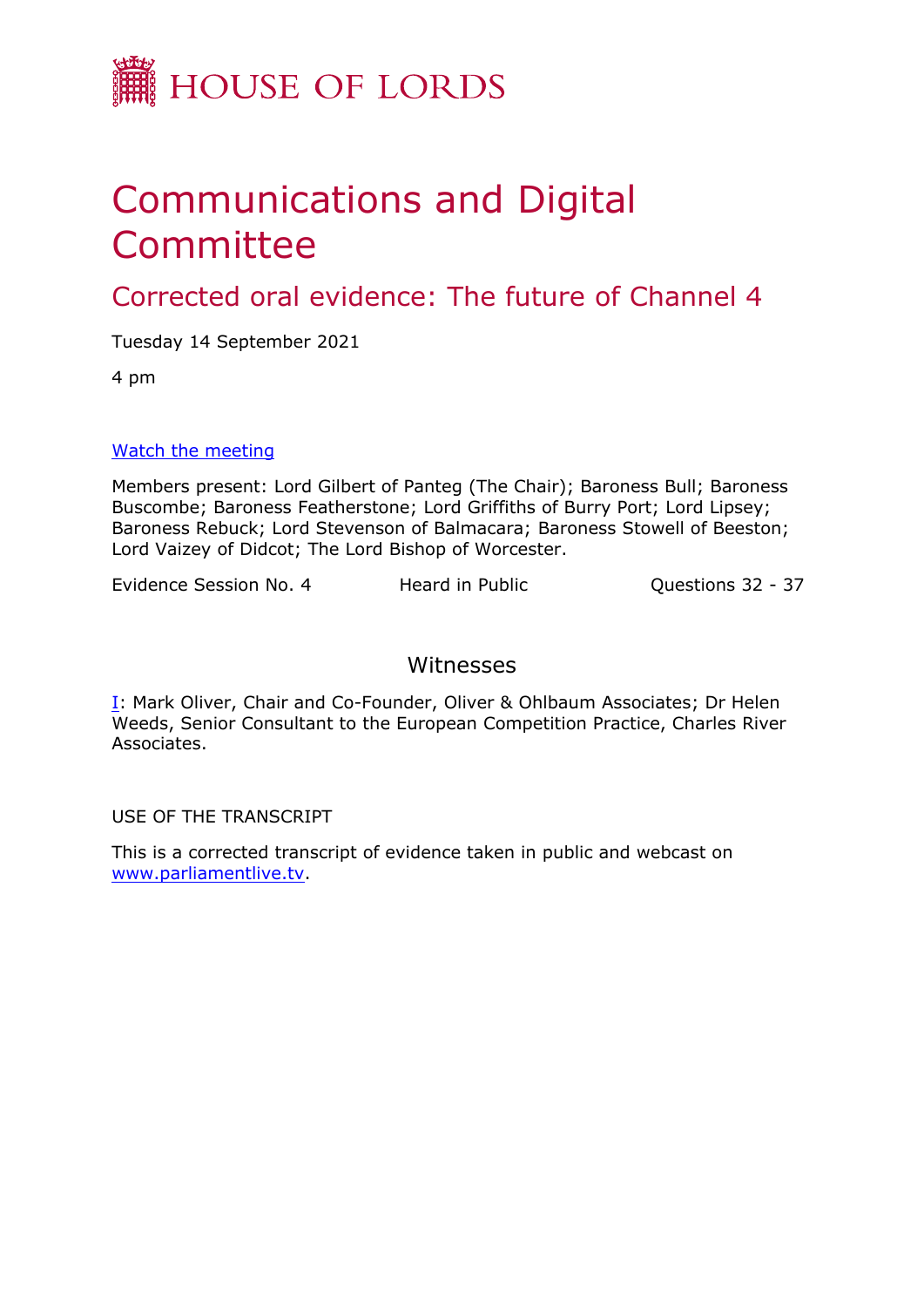<span id="page-1-0"></span>Mark Oliver and Dr Helen Weeds.

Q32 **The Chair:** I welcome our second set of witnesses today in our inquiry into the future ownership of Channel 4. Our witnesses are Mark Oliver, who is joining us remotely and is co-founder of Oliver & Ohlbaum Associates, and Dr Helen Weeds, who is the former chief economist at Ofcom. We have a bunch of questions for you. Before we ask you to address our questions, I thank you very much indeed for joining. This session is broadcast online and a transcript will be taken. Could each of you start by giving a brief introduction and your background and then I will invite members of the committee to ask you some questions? Shall we start with Dr Weeds?

*Dr Helen Weeds:* Thank you very much for inviting me here today. You mentioned Ofcom. It was my work at Ofcom that originally interested me in this topic; I had not thought very much about public service broadcasting before then. When I returned to my academic post at Essex University, I had a research grant and did some research into the economics of broadcasting in the digital age, so looking at how digital technology changed the economics of broadcasting. That looked at public service broadcasting as part of it.

My interest really has been in why we have this system, what the rationale is and whether that changes with the move first to multichannel and pay TV and now to online, which is the next step in that trend. I have been involved in some of the charter renewals for the BBC, taking part in public events and discussions surrounding that. My take on this subject is very much from an economic framework. Mark will be your person for facts and data on the market and the players in it; my interest is more in why we have this system, what that implies for how we deliver public service broadcasting and how we fund it, and what the challenges are to that system in this multichannel and now online world with getting viewer engagement to actually achieve its aims.

**The Chair:** Thank you, Helen. That is a very useful background for our inquiry.

*Mark Oliver:* I am an economist by background as well. I spent the last 35 years bridging the gap between economic theory and practice as it applies to the media, entertainment and sports markets. I started as an independent consultant at one of the large consultancies and then went to the BBC. I was head of strategy for six years. I built the strategy unit and, since 1995, have had my own advisory company, Oliver & Ohlbaum Associates, where I have advised just about everybody—well or badly, only they can tell—on issues such as growth areas, diversification, policy implementation and policy impact, so I guess this is my specialist subject.

**The Chair:** Thank you for bringing your experience to us today. Let us start with some questions.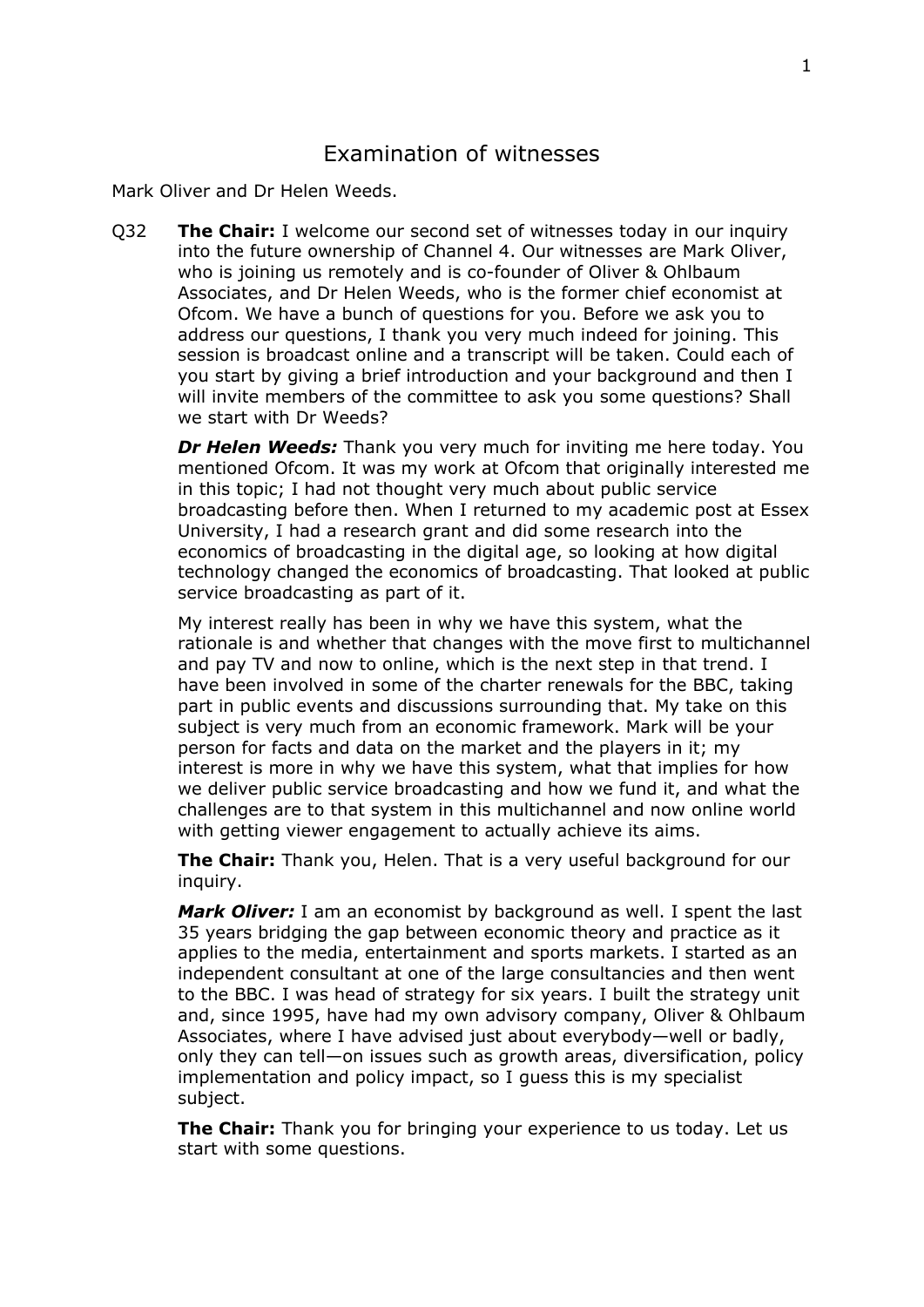Q33 **Lord Lipsey:** If the Government go ahead with privatisation, should they give the new franchise holder a tighter remit than Channel 4 has now, a looser remit than it has now, the same remit as it had or even no remit at all? What are the economic implications of each of those for a sale?

*Mark Oliver:* Should the remit be the same, tighter or looser? It is almost starting the wrong way round. The remit should be about what it is. It may want to be codified more, which is not the same thing as having a different remit, but it may need to be codified in terms of what that means for expected outputs and impacts. That might be a good thing to do if you are going to give up government ownership and put it into the private sector. There are a number of areas in which it could be codified a bit more. I would probably argue it should not be overcodified because—Goodhart's rule—as soon as you start to say one thing is what you are supposed to be doing, it becomes useless, so a variety of different measures would probably be useful.

Will it affect the valuation? Yes, it will. The harder and more defined the outputs are and the higher the opportunity cost of those obligations is compared to a commercial model, the more it affects the valuation. Some bits of the remit do not have much opportunity cost; some do. When there is an opportunity cost versus the profit-maximising model, it will undoubtedly undermine what could be a maximum sale price with no constraints.

One caveat on that is I am strongly of the belief that the remit that Channel 4 has had in different forms since it was started in 1982 has built the brand almost by accident and, if you take that remit away, it is possible the brand will not replenish itself, which might mean there are certain elements of the remit that a far-sighted, long-term owner of Channel 4 might see as having very little opportunity cost and actually being positive, most notably its attraction to a young audience and to an educated audience. The combination of the two is unique in global network TV broadcasting and that is because of its remit, not because of any deliberate branding choice made by people at Channel 4. A farsighted person might see that as perhaps not against long-term profit maximising, but you need a far-sighted investor to see that.

*Dr Helen Weeds:* I have been thinking a little since I got this invitation about the difference ownership makes in this context of delivery of PSB. The first thing is that, while Channel 4 is in public ownership, the expenditure that it can make, to the extent that public service broadcasting is doing something beyond or other than what a fully commercial organisation would want to be doing, entails either higher expenditure on production or, by producing less obviously popular programming, lower advertising revenues. An entity in public ownership could spend as much as its entire budget on doing those kinds of things, if it wished to, so that is quite a loose constraint. While it is a public organisation, you can just tell it what it is going to do and, as long as it can finance those activities through the advertising revenue it raises, it could do that.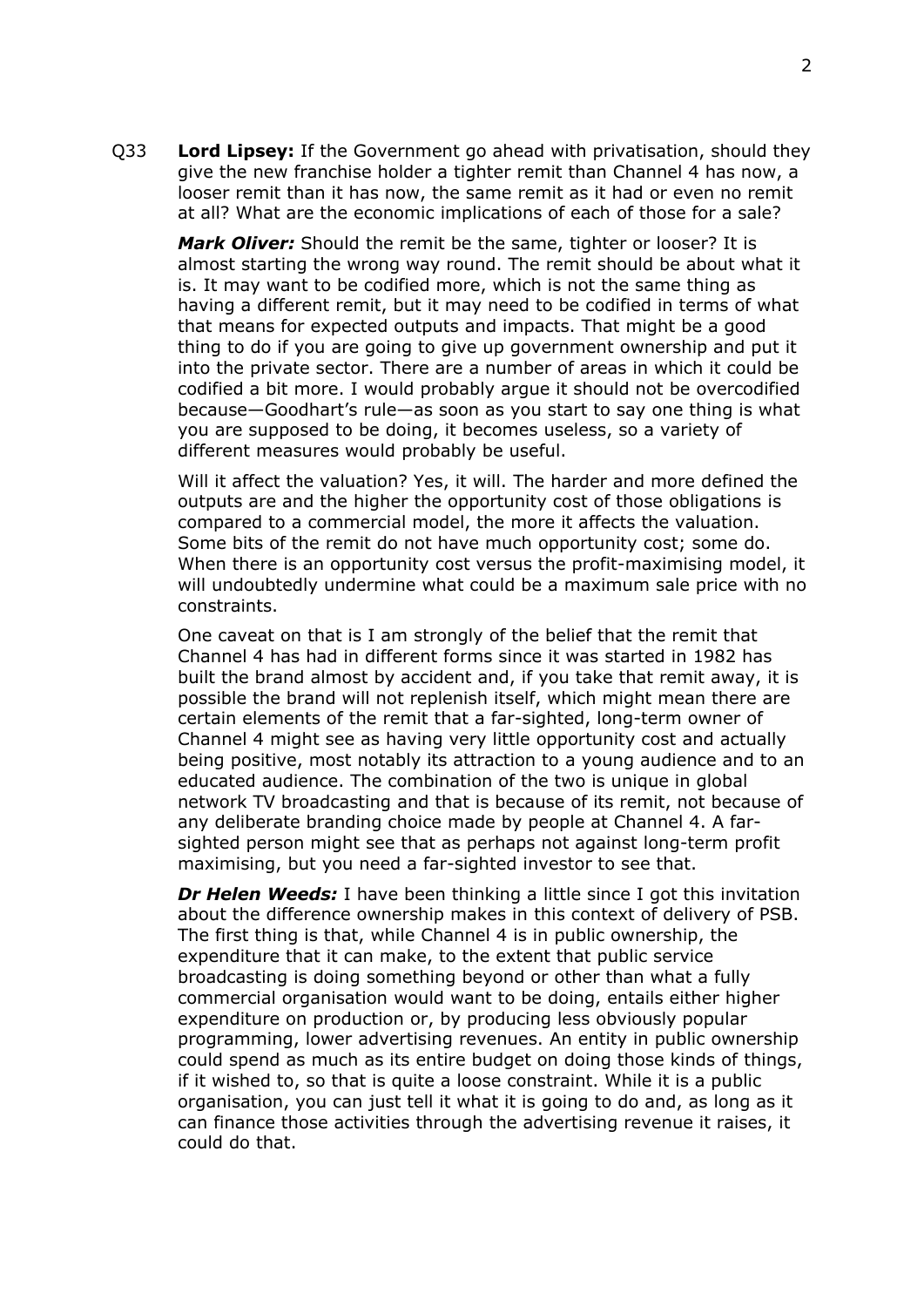Once you privatise a broadcaster, like any other entity, it has a choice to make: it does not have to continue as a public service broadcaster, just as ITV and Channel 5 could decide that they no longer want a public service licence. A privatised company will only spend over and above what it wants to do anyway, as a normal commercial broadcaster, by the amount that it values the benefits of being a PSB. What are the benefits? Prominence undoubtedly raises advertising revenue. Gifted spectrum is not worth so much these days.

It becomes a very different calculation when the entity is commercially owned and is looking to make a profit. It can do that anyway as a purely commercial broadcaster. It will only invest in PSB to the extent that PSB is something costly over and above what it would make in any case, so that is a different calculation, which would imply that you can, in a sense, get more public service delivery from a public entity than a private one.

As Mark has indicated, there is clearly a trade-off. If you are looking to make money through the sale, lighter obligations will help you maximise the revenues from that, as in any other auction of a public good—for example, spectrum licences in the mobile sector, where there is a tradeoff with build requirements. There is the same sort of thing here—a trade-off with PSB obligations. There will be a direct relationship between the obligations and the money that you will raise, if that is an objective. It may or may not be your objective.

The other thing to say is, once you put an entity into private hands, you need to think about the regulatory relationship in a different way. As we have seen with privatised utilities, you probably need the regulatory contract to be much clearer than it has been. I do not want to comment too much about the specifics of Channel 4 and whether it has delivered on its remit; Ofcom and others are better placed than me to comment on that. When an entity is in public hands, softer lines of control could be used whereas, with an entity in commercial hands, you need much clearer lines as to what it is meant to be doing, what the metrics are, how that is measured and what counts as having delivered on the obligations. Otherwise, you would end up with a situation where Ofcom or whoever is overseeing the licence has the ultimate sanction, simply the nuclear option, of terminating the licence. You do not really want to go down that route.

Some of this applies in the public sector too but, particularly when you move an entity into the private sector, it is important to have clarity about what the objectives are, but also how they are to be measured. Quantitative output is relatively straightforward: hours of news programming that get broadcast is measurable. It is reasonably clear what is and is not news, but some of the other elements of C4's remit, such as being innovative and distinctive, are very hard to define and pin down in a way that is easy to manage in a regulatory contract.

Q34 **Baroness Buscombe:** Helen, I will come straight back to you on that and the question of whether Channel 4 is viable in the long term and, if not, to what extent privatisation would address this. It sounds to me like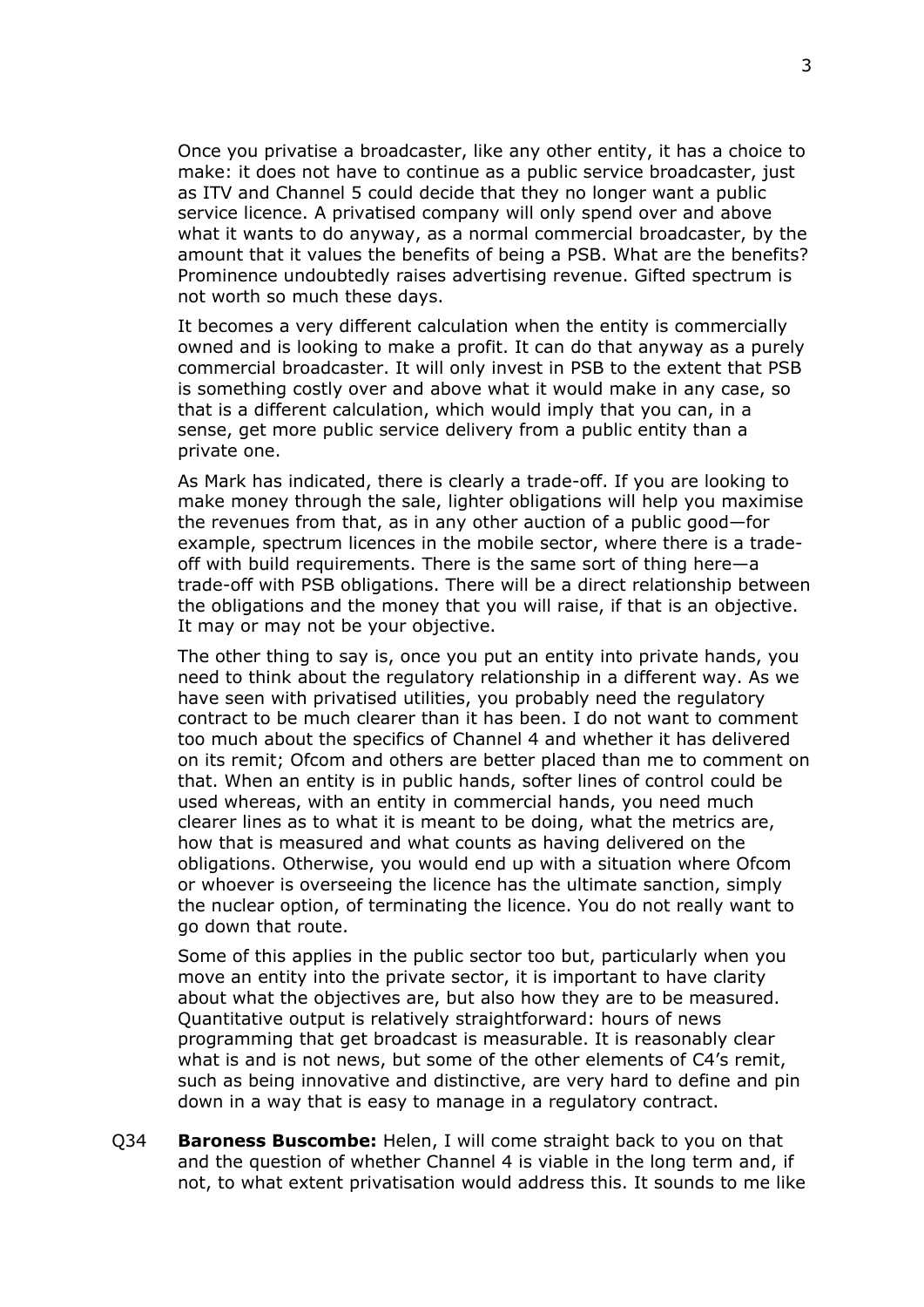you are approaching it as though regulation might sort it or is there a risk that we might lose the PSB altogether? Have the changes in the market affected Channel 4 differently to other broadcasters in recent years, for example? Do you see it as distinct in that sense and, therefore, might it have different outcomes if it was privatised?

*Dr Helen Weeds:* Again, Mark will have more on the facts and figures from the industry because of the nature of his work. I had a conversation with Channel 4 last week and it supplied me with some figures. Unsurprisingly, Channel 4 is subject to the same trends as all other broadcasters. Linear advertising revenues have declined, but digital online revenues from All 4 and so on have increased. The net position looks pretty flat from the data that I have seen. What will happen in future is very hard to predict. It depends on audiences and competition will affect that.

I have a sense of déjà vu here, because I remember being at Ofcom in 2004 when the big fear was multichannel TV and the digital switchover. "Everybody is going to have multichannel TV with 100 channels or 500 on satellite. How will the PSBs survive?" I kind of feel I heard all these arguments before, and yet here we are coming up to 20 years on: Channel 4 is still viable and is holding its own. The overall audience shares of the PSBs have held up, at least as far as linear television is concerned. Getting reliable metrics for online viewing and making those comparable is, I gather, much harder but, on the face of it, I would not rush too far to say, "The world is coming to an end", just because we now have streaming.

Bear in mind streaming is also an opportunity for the PSBs, just like other broadcasters. To the extent that they have content that is attractive, and particularly to British viewers, they tend to hold up fairly well. Netflix, Amazon and so on, yes, have enormous programming budgets but, on the other hand, are serving the whole world. That programming budget will be producing content, some of which is fairly global and has broad appeal, a bit like Hollywood movies, but other content is definitely tailored to different nations, areas around the world, languages and so on.

There is not a reliable breakdown of how expenditure of the global giants really compares on a national basis with the expenditure of the likes of the BBC, Channel 4 or even ITV for that matter, which are targeting UK viewers far more. Mark probably has more figures at hand to answer your question a bit more specifically in relation to some of the financial trends.

**Baroness Buscombe:** I will turn to Mark on this point, but before you respond, Mark, you mentioned the word "brand" in your opening remarks and the possibility that Channel 4 could lose its brand as we know it. Does that matter in the sense that brands evolve, change and respond to changing environments, marketplaces, cultural mores, et cetera? Can we explore that a bit more, as well as following on from what Helen has just said in terms of the longer-term viability of Channel 4 if it is privatised?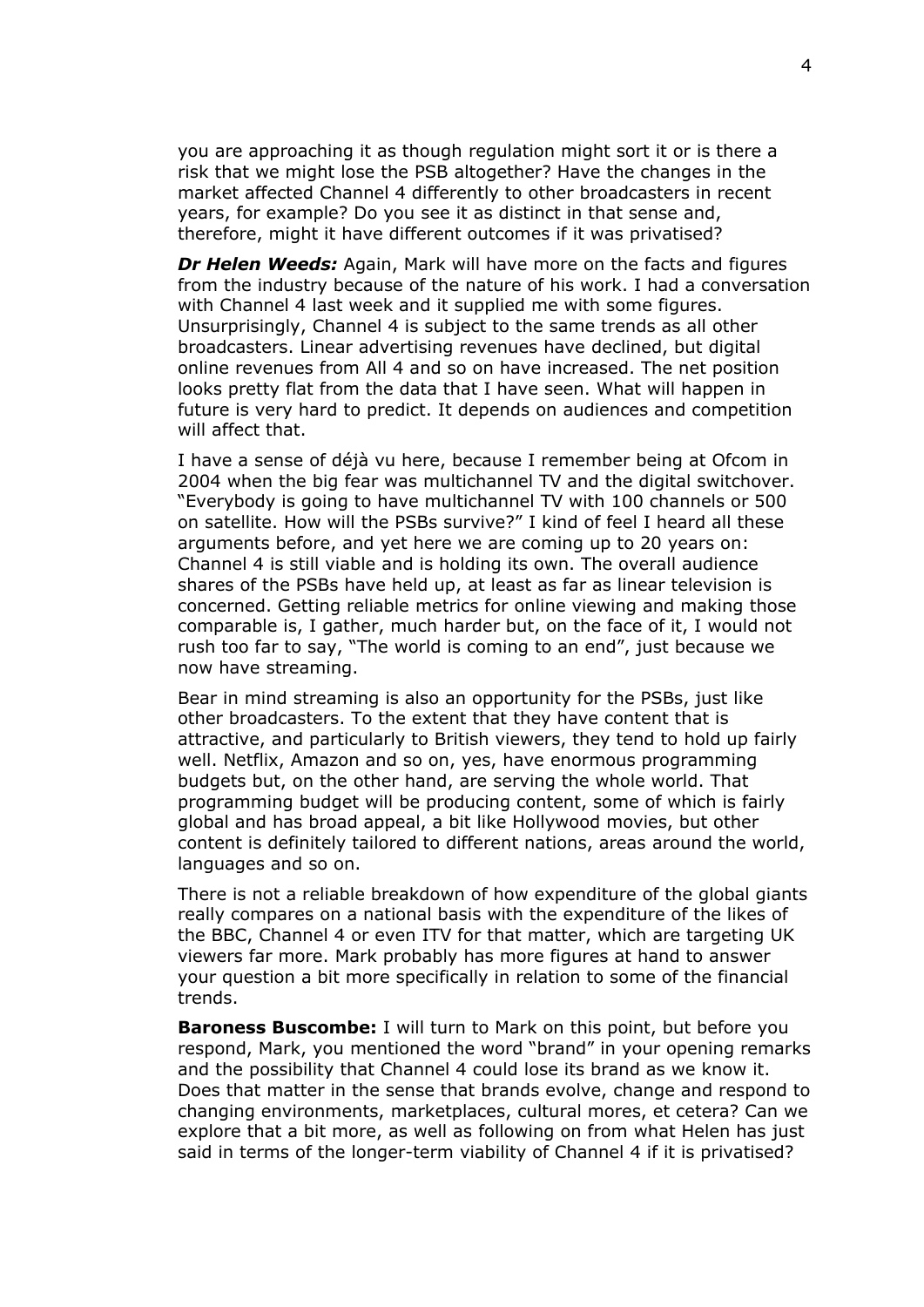*Mark Oliver:* I will deal with the first thing first. I was trying to make the point that its remit has created certain brand values and, if it loses its remit, those brand values might decline. All brands can decline and your more general point is true. To answer the question of whether all the remit was an opportunity cost and was damaging the value of what Channel 4 might sell for, I wanted to make the point that, in the longer term, its remit probably helps sustain the brand image for innovation, quirkiness, iconoclasm, et cetera, which Channel 4 is known for and has a value. That might be a positive part of the remit in terms of overall value rather than just a negative thing that is always costing money. I accept your point that brands decline; I am just trying to link the remit with value and that was why I mentioned it really.

On the question of viability, as Helen has outlined, all free-to-air network TV broadcasters like Channel 4, are under pressure. They have been under pressure from multichannel TV since the 1990s and then under more pressure from the internet. However, generally around the world TV advertising has more or less held up versus digital media. For that, TV means linear and non-linear TV, and digital is things like Facebook and Google. The definitions tend to be a bit muddled, but that is what I mean by it.

Whereas digital media and the platforms have more than decimated the press, they have really left TV as a flat growth sector, with a bit of nominal growth and probably not much real growth for the last five to eight years in most developed markets. That puts pressure on broadcasters to be efficient and, if you couple that with some pressure on programme costs, in the sense that some of these competitors are bidding up the cost of talent and setting new expectations of production values in audiences, the pressure is probably gradual. It is little growth or flat revenue in migrating from linear to non-linear, with a challenge to what you can buy with that revenue.

Broadcasters are very flexible about changing their schedules to adapt to changing economic circumstances. In the early days of Channel 4, it got some of the USA's best imports cheaply and that is what it was known for. That stopped in the 1990s, because Sky and others came along and bought them up, especially the first runs. Then Channel 4 was first and foremost in inventing reality formats in the age of "Supernanny", "Wife Swap" and "The Secret Millionaire". We all remember those, plus "Big Brother". That was as cost effective as imports, so it reinvented itself, and that led to a huge global industry, which the UK led, in terms of independent producers.

It would not be a question of suddenly there being a precipitous financial crisis at Channel 4. It is more that, in adapting its schedule to meet its budget, it might have to cut its cloth a bit more to what it can afford and that might start to erode the delivery of the remit, although not necessarily, because you can deliver the remit in cheap and cheerful ways. To reflect a diverse community or diverse opinions, you can make an expensive drama or a cheaper current affairs programme. In so far as that happens, Channel 4 can adapt and, in fact, Channel 4's whole business model is a series of cross-subsidies from high-audience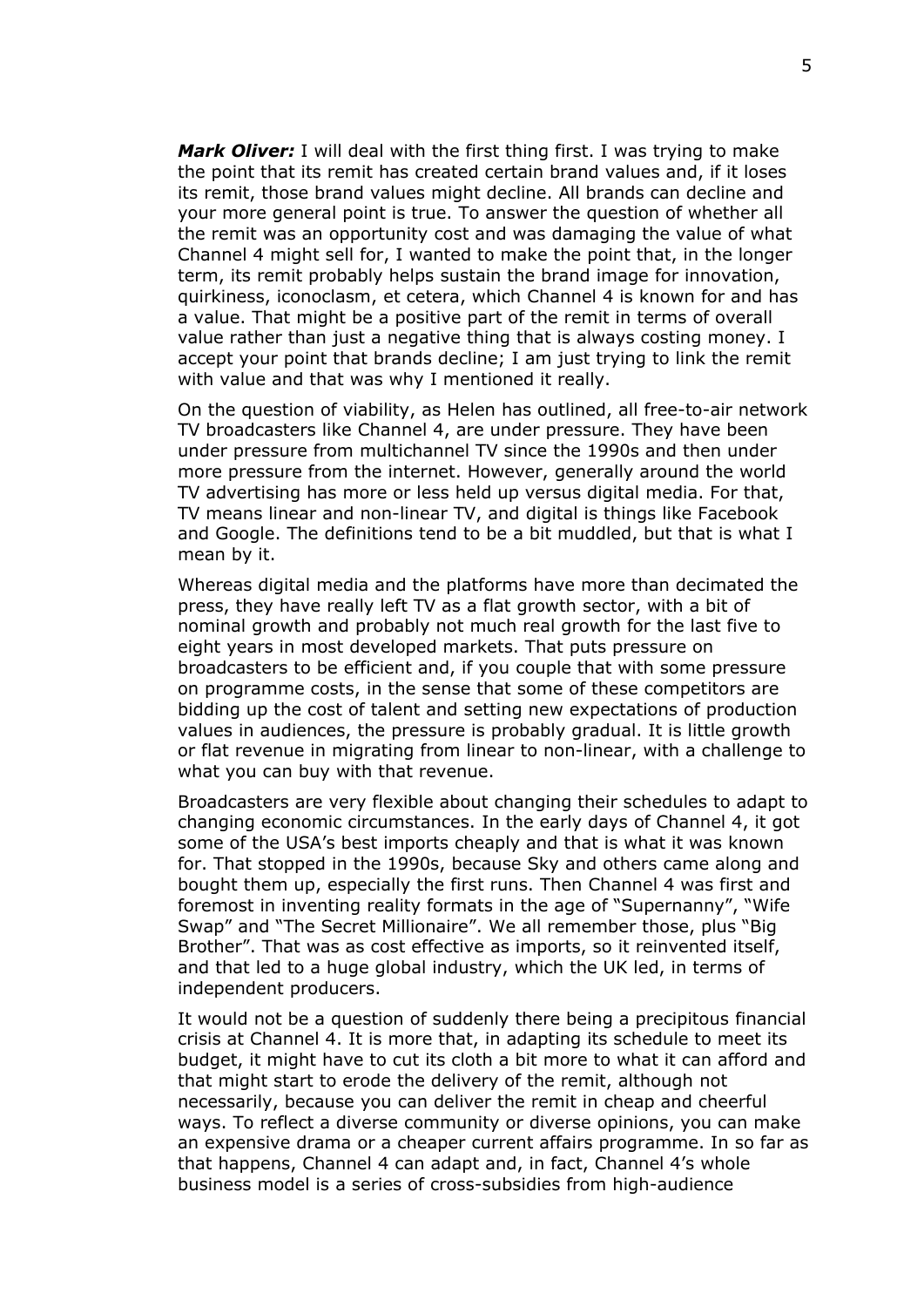programmes, which are probably less about remit, to lower-audience programmes, which are more about remit. There is quite a lot of flexibility for Channel 4 to survive through these challenges.

In terms of Channel 4 suffering more than other channels, on the one hand it has a younger audience that is more web savvy and will transfer their consumption to the web quicker, and ITV and the BBC have more protection, because they have older audiences who basically still watch a lot of television, so migration of audiences may be faster. On the other hand, Channel 4's young audience is still at a premium in the TV market because, if you can get reasonably large numbers from young audiences, you can charge quite a high premium. ITV tries to do it sometimes as well. It may be slightly more effective in terms of consumption, but maybe not economically more effective.

There are other challenges. There are technical challenges. Perhaps the biggest challenge to the network TV broadcasters, which is a slow technical challenge, is the transfer from broad-based spot advertising, which is an advert in a programme, to personalised advertising, where the box knows who you are, probably not precisely who you are because of data rules, but knows your profile, your consumption habits and so on in an anonymous way. That addressable advertising can allow some of the smaller broadcasters, so the Sky channels, et cetera, to replicate what Channel 4 and ITV have uniquely at the moment, which is the ability to deliver very large audiences and, therefore, campaigns to like viewers and large audiences in one shot, which advertisers pay a premium for.

I will not go into the technicalities, but addressable advertising can effectively make sure that each individual watching the programme sees the advertising message only four times rather than 54 times, which is a problem with satellite television; you get too many impacts just basically advertising to the same person over and over again. The move to addressable advertising may be the biggest long-term threat to Channel 4 and ITV in their advertising premium, because they have a premium against the rest of the market, but that is as true of ITV as it is of Channel 4 and Channel 5, and of ABC and NBC in the United States, and TF1 and M6.

I suspect privatisation might help not through privatisation, but consolidation. One of the biggest TV owners in Europe, Bertelsmann, has been making a big play in this, saying that its market presence needs to be bigger, so it is merging its Dutch operation with a rival and its French operation with a rival. It is basically saying to the competition authorities, "Allow there to be one big free-to-air advertising network to complete with the global behemoths and their hold on advertising revenue, and to be able to invest in technical platforms to address things such as addressable advertising". There is a way in which consolidation could help Channel 4 survive. The flip side of that is what it would do to the remit and to independence and plurality.

Another sense in which privatisation might help is in diversification. To diversify you need capital. In fact, to diversify you probably need paper,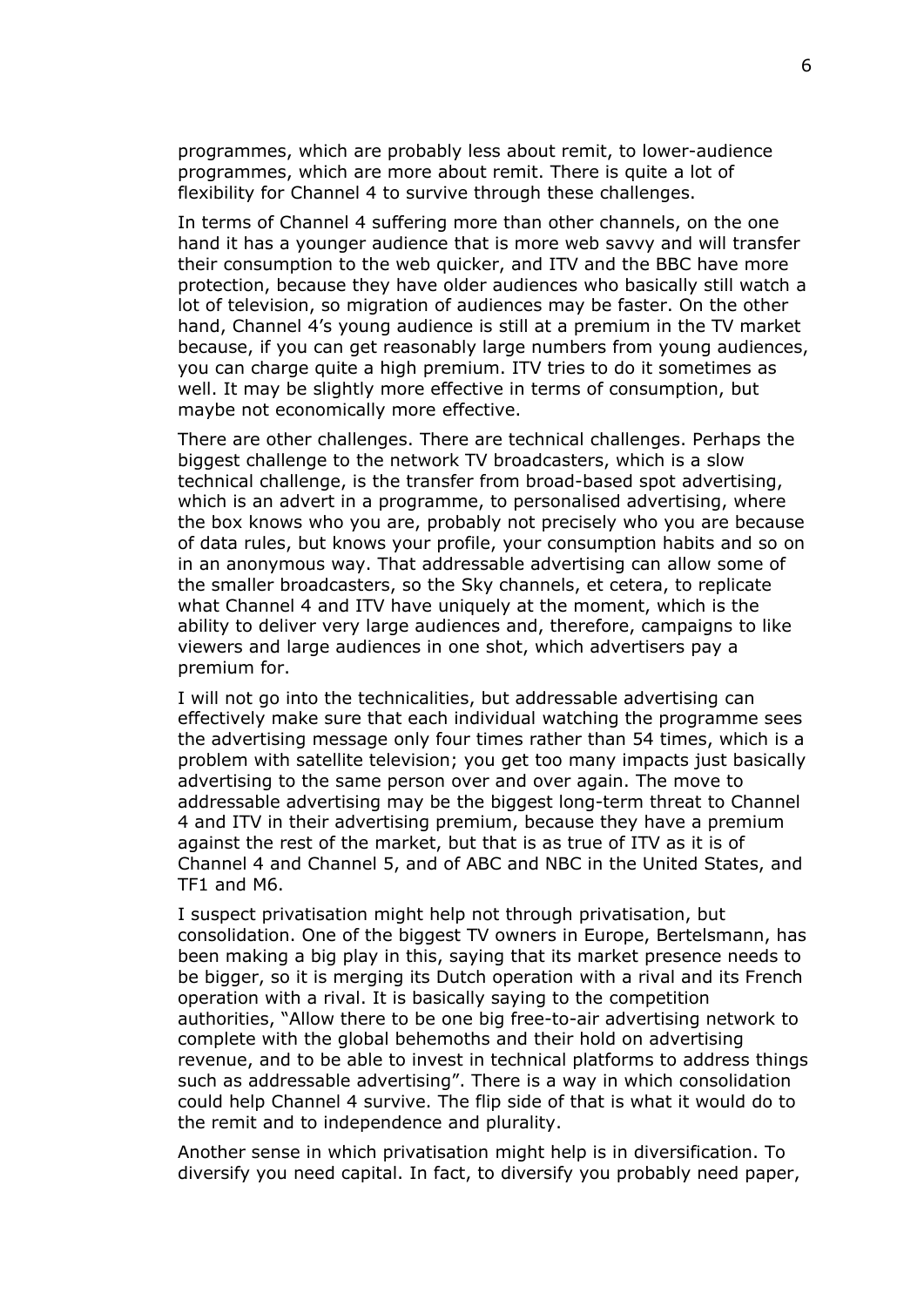which is a share value, so you can pay in cash and shares, which is what most media companies do. Rather than consolidation, it might allow Channel 4 to diversify across different media with its youthful brand and iconoclastic image, and possibly diversify internationally.

If the rules changed, it could diversify into content ownership, which it is currently not allowed to do, but one would suspect that any likely owner of Channel 4 that might buy probably already owns a production company. If Channel 4 is not allowed to own production, it becomes a poison pill to a new owner, so I suspect something will have to change there. In so far as privatisation leads to consolidation or capital-financed diversification, it could well—

**Baroness Buscombe:** Could it do both? I am trying to work out if it is possible to combine the two in some way, as you have economies of scale, plus you can diversify—you mentioned "international"—or is that too scary for everyone to take on board for something that is so UK at its heart, Channel 4?

*Mark Oliver:* They are not mutually exclusive. Channel 4 has started to do something a bit more international. It has a global format fund where it cofunds formats that might have global appeal with independents. It has the Walter Presents platform, which is a platform that basically shows quirky ideas from around the world, around the world, which has a bit of a cult following, but it has only just started. You could argue that, if it wants to do anything significant, it needs more capital. They are not mutually exclusive: diversification and consolidation probably go hand in hand; they are not mutually exclusive.

Q35 **The Chair:** Mark, I have a question for you. It is something I have been wondering about for a while, as we have been looking at the advertising market. Can you explain to me why young people with relatively little disposable income are more valuable to advertisers than older people with disposable income?

*Mark Oliver:* You should probably ask an advertising agency that rather than me, because they are the people who are advising on where money should be spent. In general, it is a scarcity issue. Young people tend to be lighter viewers so, other things being equal, they are harder to get, so the price goes up. Older people watch a lot of TV, so the price is pretty low. There is a lifetime brand loyalty issue, which they often talk about. People's brand loyalties are set in their 20s, 30s and 40s.

**The Chair:** Get them young.

*Mark Oliver:* It is very hard to shift brand loyalties as people get older, except for products that are only about being older, which is a different category entirely. Loyalty is set early. Scarcity and long-term loyalty mean youth audiences are higher value, but advertising agencies will probably have a list of five other reasons why they are more valuable.

Q36 **Lord Vaizey of Didcot:** I have enjoyed both of your evidence a great deal. In fact, listening to Mark talking about consolidation, I was reminded of what Helen said: we go round this course every 10 years.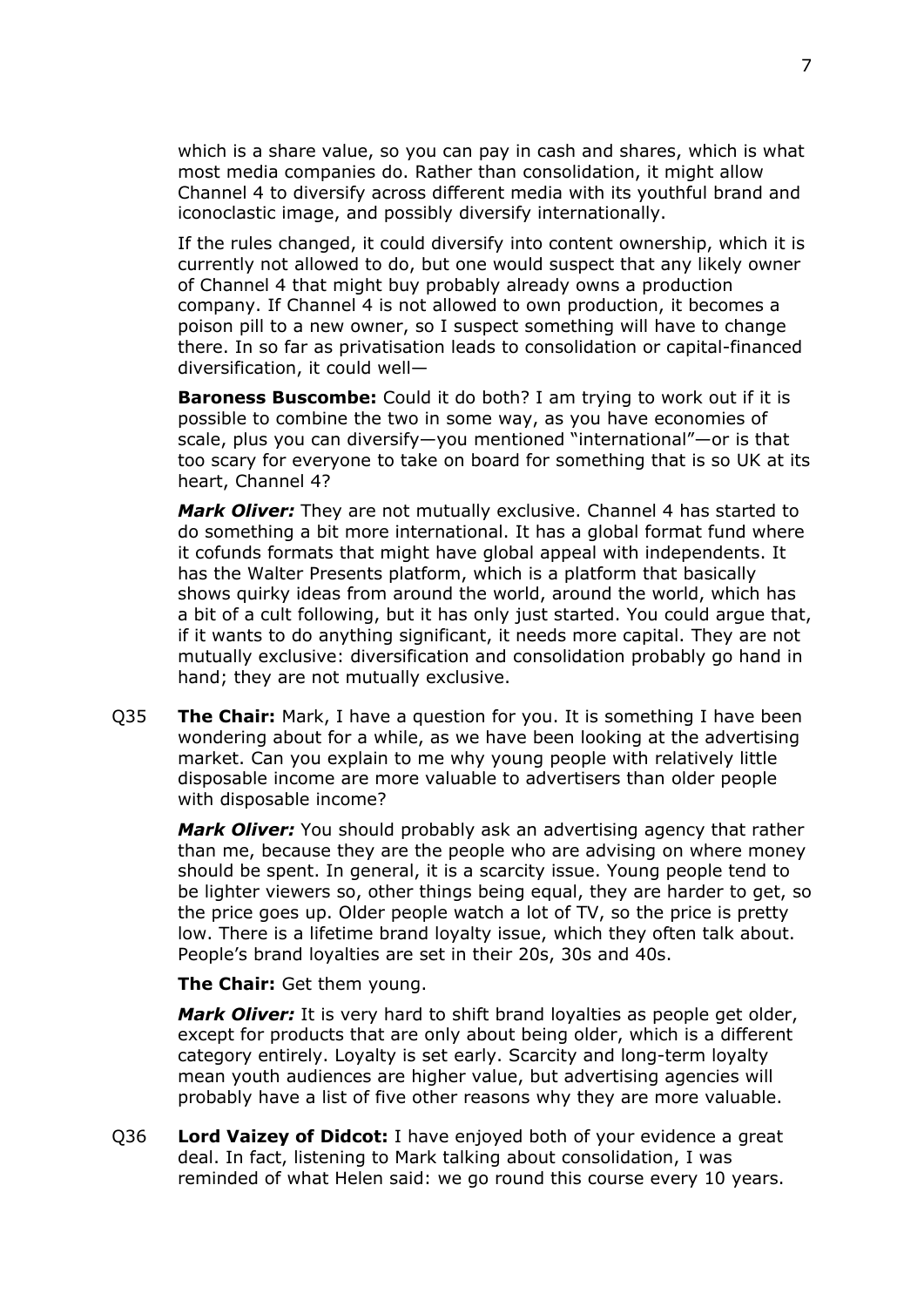Even Margaret Thatcher was considering Channel 4 privatisation. I remember, 10 years ago, suggesting ITV, Channel 4 and Channel 5 should merge, but being told I was an idiot. You have talked about the possible opportunities of privatisation; what are the risks?

It is quite interesting that Channel 4, this morning, published its response to the publication and it is quite punchy. It is certainly not sitting on the fence. It talks about a change from not-for-profit to profit changing their culture, about reducing the choice and quality of content, reduction in investment in the creative industries, less investment in the nations and regions, less investment in skills and training—which we do not actually talk about a great deal when we are thinking about this—and a reduction in Channel 4's influence on our soft power around the world. Do any of those resonate with either of you?

I was going to ask how you would mitigate that, but to a certain extent you have answered that: it is a balance between what you would get for privatising Channel 4, against how you would tighten its remit. I just wondered what you thought of what Channel 4 says the risks are and what either of you genuinely think the risks are. Can I start with Helen?

*Dr Helen Weeds:* May I just go back a step because, hearing about consolidation, I find it hard as a competition economist to let that one go? If you work in competition, you tend to get very resistant to these sorts of arguments that merging everything and consolidating is brilliant, because we will get all this investment. I have heard it time and again in the mobile sector. I genuinely do not buy it, unless there are very convincing arguments as to why the economies of scale are so huge that these entities cannot function and compete at their kind of scale. I struggle here to see any convincing argument that things are going to be so much better and there are so many more things you can do if you consolidate them than keeping them as they are.

There are very strong benefits to competition, which come through all the things that we have been discussing, in terms of not just delivering the PSB remit, but competing generally to deliver good products to consumers. Coming on to the question you asked me, a lot of these good things are promoted by competitive entities, which have to compete for audience share. If you limit it to free-to-air broadcasters, you are competing for eyeballs, but you can also think more generally in pay TV, where the broadcasters are directly competing for viewers' money. They do that by delivering products that consumers want to watch and that still applies to the PSBs.

The other thing to add to the benefits of competition here is to believe in PSB as something other than choices that a fully commercial broadcaster would make. In particular, we might worry about provision of things like news, educational programming and children's programming, if we did not have a PSB system. We do not really want a monopoly in the delivery of these things either. If you have competing broadcasters that are part of a PSB system, which does not have to be the PSB system we have but some sort of system that promotes and increases the output of the type of programming that you think PSBs are concerned with,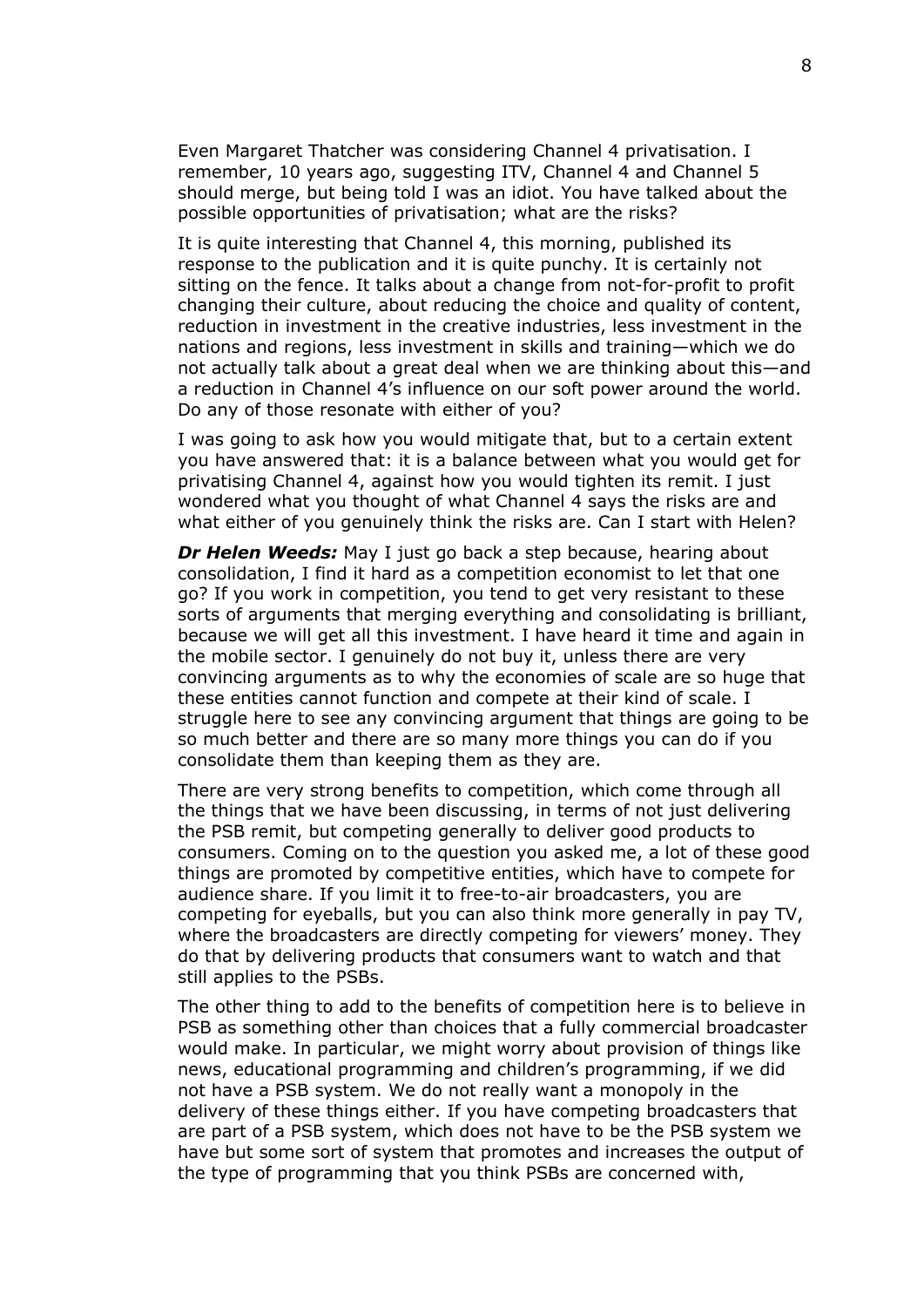competition is generally a good thing. Add to that plurality and you have another reason.

**Lord Vaizey of Didcot:** I am going to ask you a tangential question on competition, but what about the risks of privatisation?

*Dr Helen Weeds:* Your main risk, ultimately, would be losing Channel 4 as a public service broadcaster, because it just finds it better to be fully commercial. Why would it bother with this PSB remit? If the value of that to a commercial organisation does not match the cost of the obligations, it would not participate. The flip side of that is the obligations themselves have to be watered down so much.

We have seen a decline in the obligations on the commercial PSBs, ITV and Channel 5, for precisely this kind of reason. So you could have a slow undermining of what Channel 4 is delivering to the extent that you think PSB is something distinctive and different from what a commercial broadcaster would do. We are coming here to the question that you probably do not want to get into much, but is more what I have worked on, which is what you think PSB is for, why we have it and whether there is a role for PSB, other than what you think commercial or fully market broadcasting delivers.

**Lord Vaizey of Didcot:** Yes, that is going too far. You have helped me narrow down the other half of the question, which is whether the mitigation to preserve what you say is valuable means it is not worth the candle of selling or privatising it, as it were.

*Dr Helen Weeds:* I am not the one to answer that question. I can point you to the factors to look at. There is a danger of, one way or another, losing the amount of PSB-type output that you can get from a public organisation, as I started out with, because right now you could tell Channel 4 to do whatever you wanted, subject only to the constraint that it covers its costs. Once an entity is in the private sector, that becomes a very different calculation.

*Mark Oliver:* Starting with your point about Channel 4's list of things that would be in danger, if you said that there are no constraints on a commercial owner, a lot of those things on the list would probably go. If you are trying to profit maximise from a network, you would lose a lot of those things it lists and that is true.

Then you ask the second question: can you put them back in and how much would that undermine the value? To some extent you can put them in and it would undermine the value, but some of them are almost impossible to put in. The broader and more nebulous things, such as risk taking and innovation, are almost impossible to police and, if you have a profit-maximising broadcaster trying to minimise the opportunity cost of its obligations, that is where it is easiest to speak high and operate low in terms of innovation, against an organisation the purpose of which is to innovate and originate. I suspect that the profit maximiser, no matter how much it is regulated, will do less of it and that is the thing you lose.

The notion that you trade off here, that you try to do build things and, therefore, the value is so low it is not worth doing, is the initial sell-off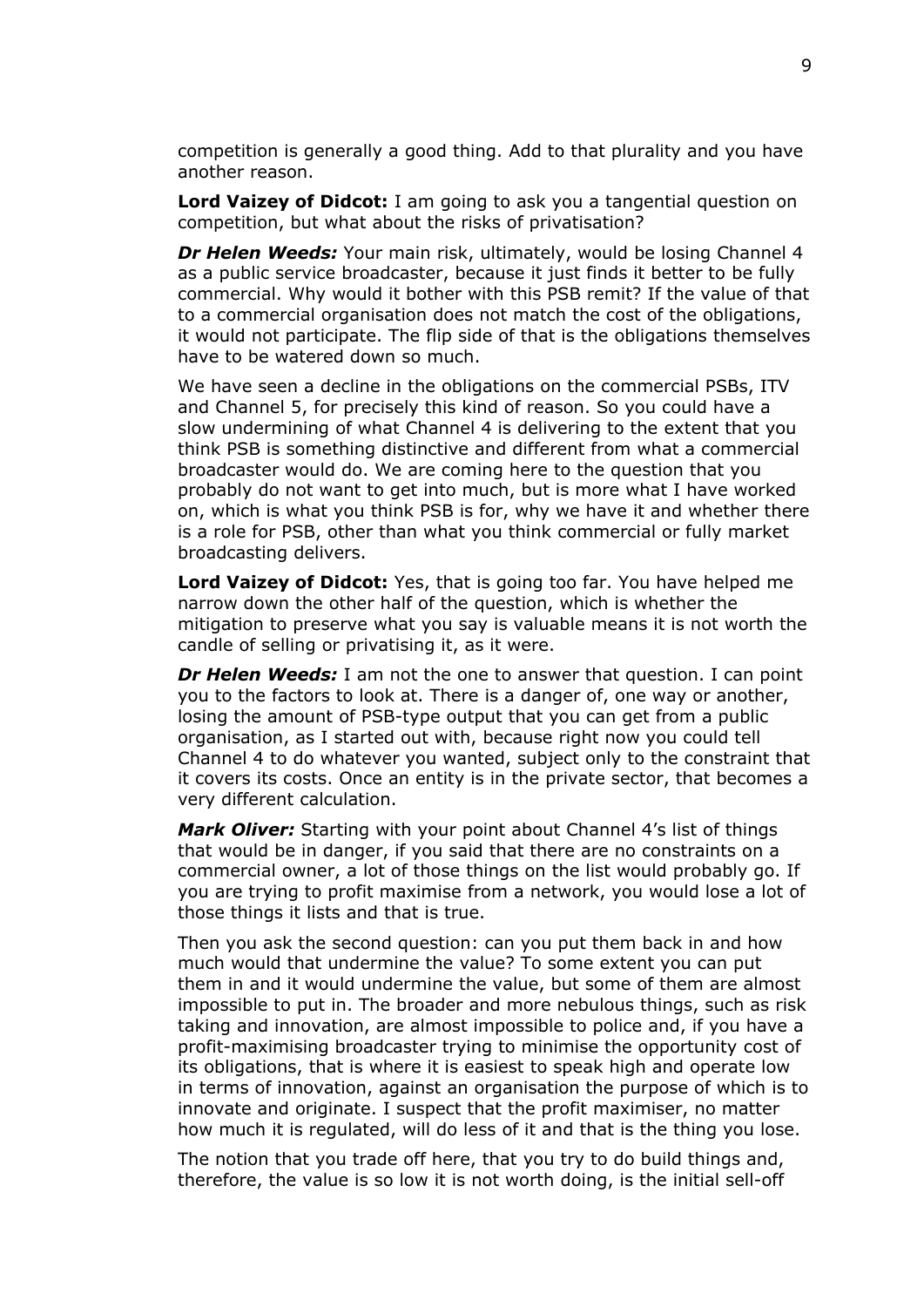value. The major benefit of privatisation beyond consolidation, which we have talked about, is access to capital and the ability to grow and diversify. Even if the proceeds for Channel 4 today were £1, it might be worth privatisation or bringing in private capital, not necessarily a transfer of ownership of the whole thing, in order to allow it to grow and diversify, which you might argue is necessary given that it is a network TV broadcaster in an old-fashioned industry with the world changing around it, so it would still be worth it.

**Lord Vaizey of Didcot:** There are a couple of points I want to explore and I do not want to monopolise this, so very quickly. One is in terms of your access to capital. Do Channel 5 and ITV, both Helen and Mark, provide an example of how you can have a public service remit, private companies and access to capital, either from a parent company or from the market's ability then to scale, diversify and do different things? Mark, shall we start with you?

*Mark Oliver:* ITV is a British company. Channel 5 is now owned by a US studio, so it is a US studio operating in the UK. ITV as a company diversified in what I would say is the most obvious way. Actually, it rediversified, because it had been a big production presence, then it lost share to the independents, then re-established it and bought companies. That diversification is in a much more global industry. It is a global provider of programmes around the world and a big supplier in the United States. It is able to diversify its business and protect against both the pressures on advertising and the cyclicality of the advertising market which, every seven to 10 years, means ITV's share price drops like a stone and then bounces back up again. That means chief executives and chairmen have to move on and that kind of stuff.

It has done a bit of that but, as a whole—this is a generalisation—our broadcasters have not been as global in their thinking and their growth plans as our producers. That has been the biggest distinction of the UK creative industries and television. The opening up of independent production created global businesses, whereas broadcasters had 25 years before that to create global businesses and did not. ITV has in one area, and is wanting to get more into pay TV with BritBox in the States and it has the capital to do that, although shareholders in free-to-air TV seem to want it as a cash-generative share and not necessarily a growth share, so there are issues about that.

**Lord Vaizey of Didcot:** I will bring in Helen in a minute.

*Mark Oliver:* I am not sure being on the public markets is the best form of capital, because free-to-air broadcasters on public markets, as I said, are held for cash generation, so shareholders do not like them diversifying. It is usually when they are taken private that they do things that are more growth orientated or when they are part of much larger groups, where it is not an issue.

*Dr Helen Weeds:* I have relatively little to add to Mark's very full answer on that. One thing is the impact of globalisation on a media organisation. If an entity like that starts to look more globally at where it is going to earn its revenues, it will also think about that in positioning its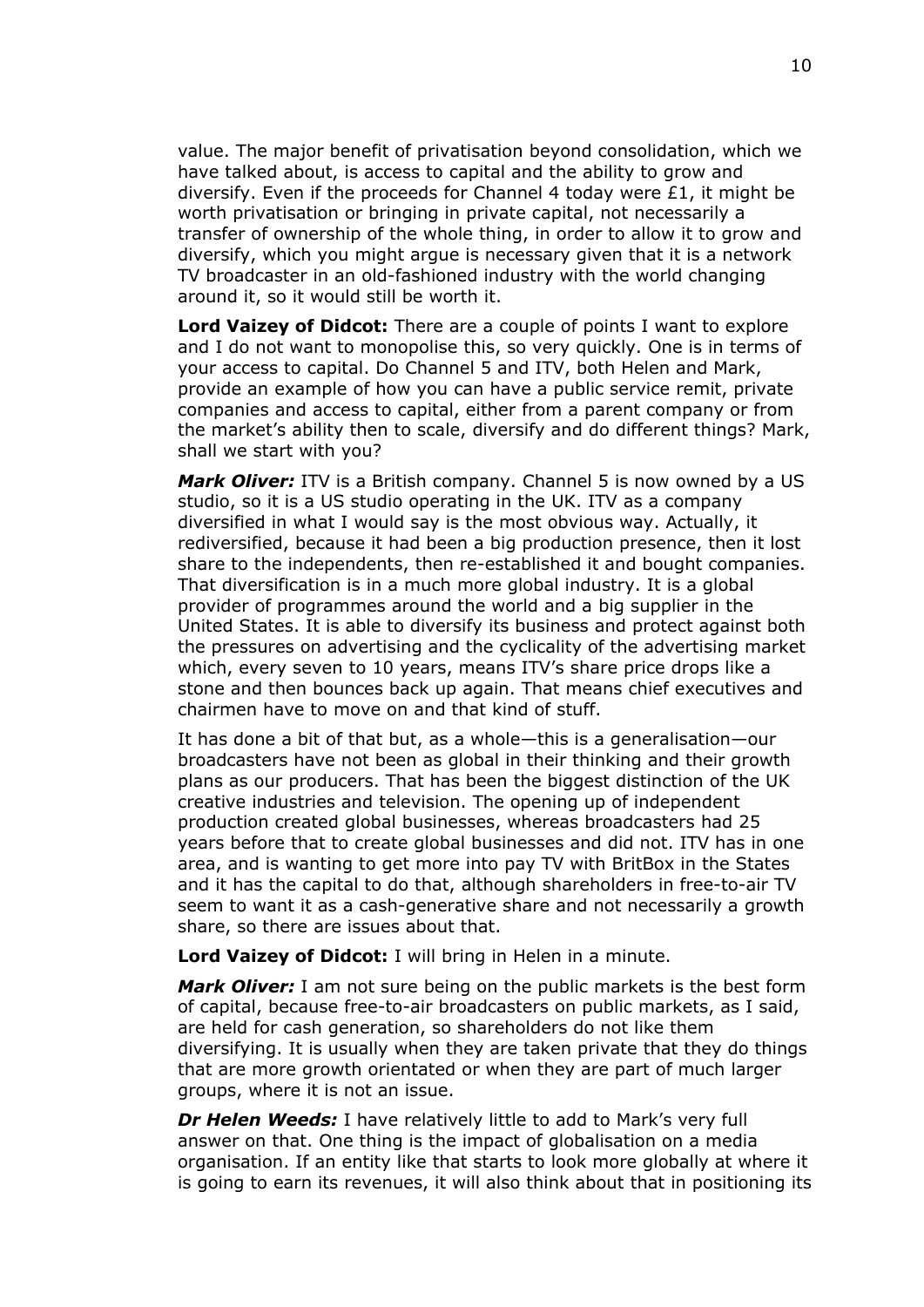content. This happens to some extent anyway because of resale of existing programming, but it will happen more if you are a global giant.

Netflix and Amazon, I am sure, think about how much of their output can be sold across multiple jurisdictions, and that starts to skew the content choices that are made. You would then expect to find content that may be a bit less specifically British, but more of the kind of content that would sell to other audiences as well. Some of that is a bit unpredictable: we know things such as "Downton" have done very well in the US as well, so it can happen. You can have something that seems quintessentially English, in that case, and yet sells abroad, but there is a danger that the broadcaster starts to become less focused on what the UK market wants and more globalised in its thinking, when it is making content choices.

Does that start to conflict with your PSB remit to the extent that a lot of PSB is associated with local and regional, not just where the production takes place, but the interests, the lives and the relevance of the programming itself? That is an important part of PSB and arguably something that would get lost if you left everything to the market. Local programming particularly is one of the areas that is seen as potentially threatened, if we did not have this system at all.

**Lord Vaizey of Didcot:** Can I ask a final cheeky question quickly, which relates to your consolidation point? Is there a good buyer for Channel 4, in your opinion, and a bad buyer for Channel 4?

*Dr Helen Weeds:* I do not really have a view on that. Whoever buys it, you would still need to think very carefully about the remit, the measurement and how they are going to be enforced, because whoever buys it will do what is in their commercial interests.

**Lord Vaizey of Didcot:** Mark, give us one sentence on a good or bad buyer.

*Mark Oliver:* Some buyers raise competition issues.

**Lord Vaizey of Didcot:** What is your view? Will you do a little jig if x buys it?

*Mark Oliver:* The best buyer for Channel 4 would be someone who understands its remit and brand and wants to grow that, both in the UK across media and internationally. Probably we around this table have not even heard of it.

**Baroness Rebuck:** Mark, you mentioned mainland Europe and the possible M6-TF1 merger. At least the headline on that is that it creates a national champion, and the fear is the American streamers, such as Amazon and Netflix. How comparable is that to our situation in the UK, where we arguably have a national champion in the BBC? You could look at Channel 4 as the slightly sparkier younger sibling. Helen's point was about plurality and the purpose of public service broadcasting, in so far as you reflect back to the population their culture and develop your creative remit through that lens. My question was sparked by something you said, Mark, but you subsequently picked up on an element of it,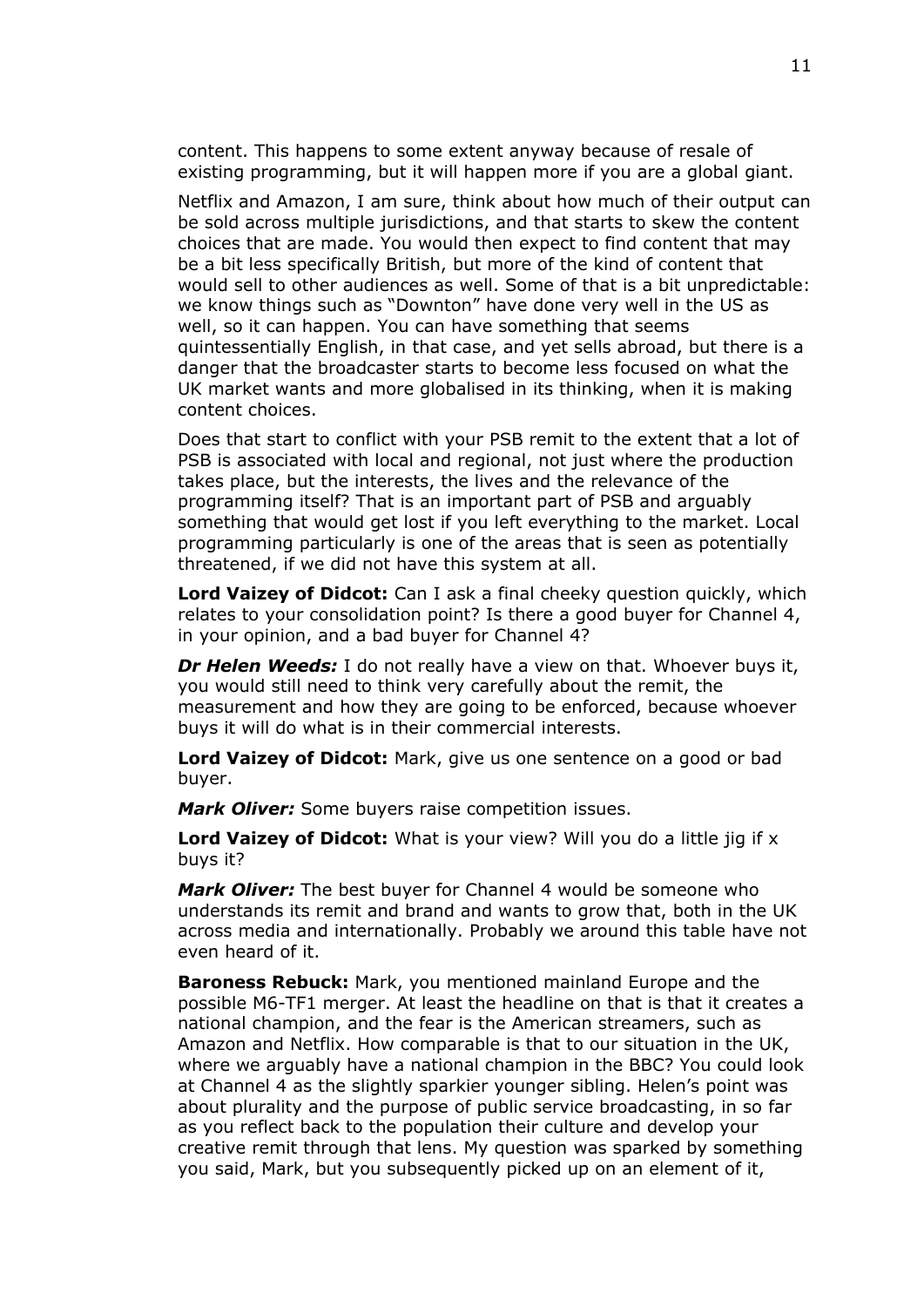Helen. The key is whether you see any parallels in the situation we are looking at in the UK with Channel 4. We have just heard from Ofcom, which talked a lot about culture and creativity and the relationship between the two, compared to what is happening on mainland Europe.

*Mark Oliver:* The possible argument is, as I say, that the national broadcasters need to join together to have the scale to compete with the global players. I am not convinced about that; I agree with Helen and am not sure that is true. There would be negatives for advertisers in the short run, because the TV advertising market is a separate market as we stand, if someone were to control a large part of it.

I am generally not a fan of creating national champions. I do not think that works. The best way of creating national champions is sometimes for the domestic market to be very competitive. The independent production sector is extremely competitive and we have national champions. That was not by design. I do not think there is an analogy if the French are going down that route. They are wrong, but that is my opinion.

*Dr Helen Weeds:* I am totally in agreement. Echoing what I said earlier, I do not generally buy national champion-type arguments for mergers. We see them quite often in competition policy. Again, there is very rarely anything there that I would put any weight on. As Mark has just said, a company that has to compete domestically will tend to develop the kinds of skills, expertise, products and so on that also help them compete internationally. The only additional line to that is what I just said a moment ago about the potential impact on content choices, if the aim of the organisation becomes a more global one, and quite how that sits with the PSB remit, which is very focused on UK consumers and some pretty local and regional interests even within that as well.

Q37 **Lord Stevenson of Balmacara:** Most of the things that I was asked to question have been raised, so I will start with them, but might move off them slightly. What caught my eye when I was reading the papers for this meeting was that one of the people who had written in to us had mentioned that, if you looked very narrowly at the costs or opportunities for Channel 4, you would arrive at a price for it of something between £600 million and £1.5 billion. Does that sound credible? That is a big range. Do you come out anywhere near those figures and, if so, which end of it are you on? Having said that, we have covered all the questions that need to be answered before you go to sale—prominence, advertising, minutage, remit and licence coming up in 2024. There are loads of uncertainties in this, so it will be a figure that has a lot of spread. Is £600 million to £1.5 billion credible?

*Dr Helen Weeds:* I will have to defer to Mark on this. It really is not the kind of thing I have looked at.

*Mark Oliver:* The range is credible. The reason for a wide range is, first, the strength of the remit. We have discussed that and what is built into a licence. That will affect value. The second is how you assess the value of Channel 4. Is it a consolidation play? Could you combine it with ITV or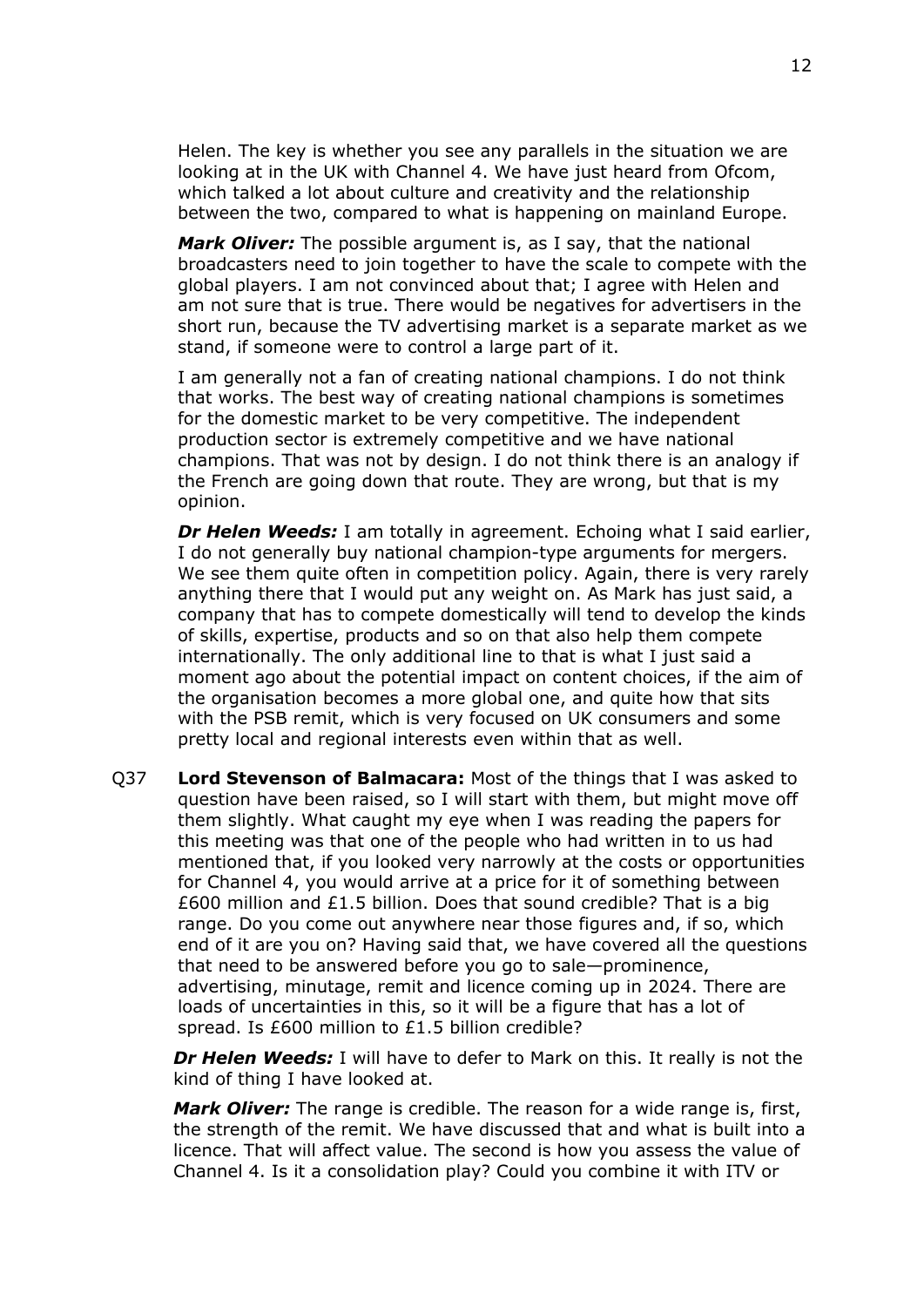Sky Media sales? That would be a synergy. If you are allowed to exploit all the synergies, there are no competition issues and the remit is light, you might get to £1.5 billion, and the opposite is true if you are not allowed to do all of those. If you believed it was the basis for a global brand, you might get to the higher end. It might be quite competitive at the moment, but every buyer has a different reason for buying it. To judge how that would converge into an actual price is difficult, so I would go with the range, however wide, because it reflects those uncertainties.

**Lord Stevenson of Balmacara:** That is very helpful. I am going to come back to that and ask a surreal question at the end about what we might do with that money, if there was any and if the Treasury was minded to let it go back into television. Have you any thoughts about how it could be invested for the benefit of UK viewers? Given the uncertainties that we have, the number of decisions that would have to be taken in order to get ready for sale and what we have been hearing and discussing today, can you point to why the Government would want to consider this issue at this particular point in time? Have you got any reasons that we have not heard yet for why that is the case, Mark? Why now?

*Mark Oliver:* One part of that is economic. If you believe there are these challenges on the way—we have not yet seen how they are going to operate and if Channel 4 is going to respond to them—it will either need to be consolidated or diversified, or both, and the only way to do that is to privatise it. That is a sensible decision. It is basically a risk assessment. Do we wait and see or do we do it now, when there is still some value and some growth in the company, and leave it to someone else to steer it through those waters? That is not surprising, given what is happening in the marketplace. On the other hand, the Government have a large majority and can do that, so put the two things together and I guess it is probably time for it to happen.

*Dr Helen Weeds:* Again, this seems to be one of those questions that comes around time and again over the years. Why now? The sustainability problem does not seem to be that pressing, so one could rationally take the view of wait and see. If that is your reason for thinking about privatisation, it does not seem to be pressing. Mark has suggested this could be a good time to sell, so if it is more a positive argument of, "Let's realise value for it while we can", there may be something there.

There is the deeper question of the extent to which you want to maintain public intervention in broadcasting and Channel 4 is a part of that. On the other hand, if you want to open that can of worms, I suggest Channel 4 is probably not your starting point. The more obvious starting point is the licence fee, the position of the BBC, et cetera, because it is the much bigger player in this space.

In a sense, what would you do with Channel 4 in that world, if you were really thinking deeply about what to do with this system or even if you wanted to change the model of provision of PSB, if you continue to accept that you want a PSB system? There are choices about how you deliver that, which does not necessarily have to be the system that we have.